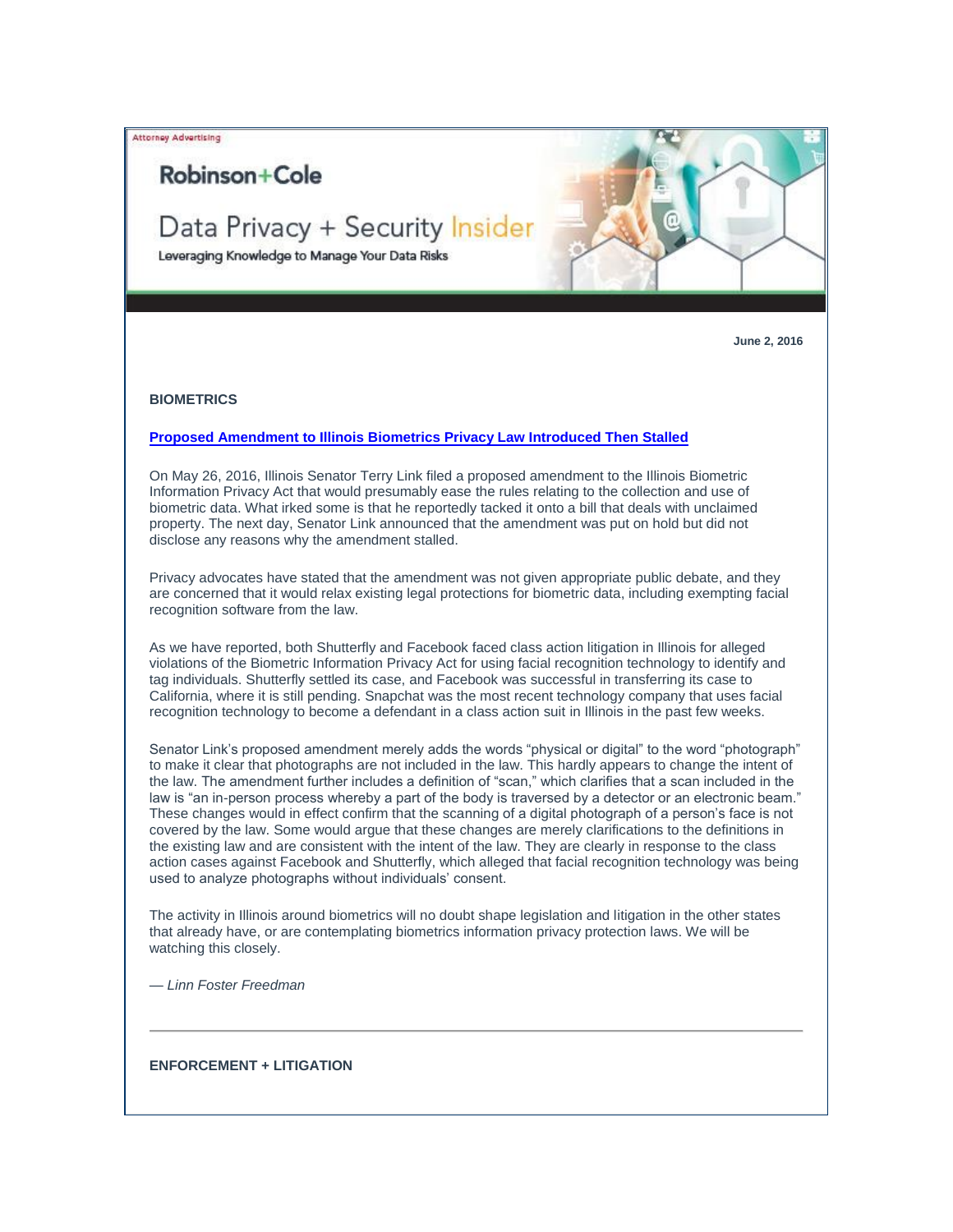# **[Fourth Circuit Joins Other Circuits Holding No Warrant is Required For Cell Tower Data](http://t2806904.omkt.co/track.aspx?id=402|2AD478|6F10|54A3|114A|0|1F97|1|38E8CEF9&destination=https%3a%2f%2fwww.dataprivacyandsecurityinsider.com%2f2016%2f06%2ffourth-circuit-joins-other-circuits-holding-no-warrant-is-required-for-cell-tower-data%2f&dchk=2F139A6F)**

The Fourth Circuit held that the government is not required to obtain a warrant for cell tower data in *United States v. Graham* (4th Cir., No. 12-4659, en banc 5/31/16). The Court found that cell tower data was voluntarily turned over to a third party by the cell phone user. This information was created and maintained by the cell phone companies in the normal course of their business. The information can be used by the government to establish that a defendant was in the vicinity of a certain area when a crime occurred.

The Fourth Circuit joins the Third, Fifth, Sixth and Eleventh Circuits who have already decided this issue. The government is required to apply to the federal court for an order directing the cell phone company to disclose the records. The Stored Communications Act provides a lesser standard than that required for a warrant. The government need only demonstrate "specific and articulable facts showing that there are reasonable grounds to believe that... the records... are relevant and material to an ongoing criminal investigation."

Two dissenting judges argued that cell phone users do not voluntarily turn information over to the cell phone companies merely because they bought a mobile phone, turned it on, and put it in their pocket. Unlike other voluntarily conveyance cases, the dissenters found that cell phone users do not necessarily know that they are communicating this particular information, and they did not act in some way to submit this information to the cell phone companies.

*— Kathleen E. Dion*

# **DRONES**

#### **[Insurance Company Drones May Be Hitting the Skies](http://t2806904.omkt.co/track.aspx?id=402|2AD478|6F10|54A3|114A|0|1F98|1|38E8CEF9&destination=https%3a%2f%2fwww.dataprivacyandsecurityinsider.com%2f2016%2f05%2finsurance-company-drones-may-be-hitting-the-skies%2f&dchk=65FC3DFA)**

Back in March, our *Data Privacy + Security Insider* blog [reported](http://t2806904.omkt.co/track.aspx?id=402|2AD478|6F10|54A3|114A|0|1F99|1|38E8CEF9&destination=https%3a%2f%2fwww.dataprivacyandsecurityinsider.com%2f2016%2f03%2fdrones-increasingly-used-by-state-departments-of-transportation-across-the-country%2f&dchk=32204D49) an increase in the use of commercial drones by state Departments of Transportation across the country. Now, insurance companies are also getting in the game. Using drones for underwriting, to determine property values and conditions for policy issuance, inspections, and risk evaluations may be more economical, may provide for better response times for inspections of insureds' properties during a catastrophe, and may increase the safety of insurer employees.

So what does this mean for insurance companies? Well, certain provisions of the Federal Aviation [Administration \(FAA\) Modernization Act](http://t2806904.omkt.co/track.aspx?id=402|2AD478|6F10|54A3|114A|0|1F9A|1|38E8CEF9&destination=https%3a%2f%2fwww.faa.gov%2fuas%2fmedia%2fSec_331_336_UAS.pdf&dchk=6E52D82) may be implicated. Insurers may also consider a Section 333 exemption and certificate. Section 333 of the FAA Modernization Act allows the FAA, case-by-case basis, the ability to grant entities the authorization to use certain unmanned aircrafts (i.e., drones) to perform commercial operations prior to the finalization of the Small UAS Rule. To date, the FAA has granted approximately 5,200 exemptions. All of this applies until a final rule for small drone operations is adopted. Right now, the [proposed rule](http://t2806904.omkt.co/track.aspx?id=402|2AD478|6F10|54A3|114A|0|1F9B|1|38E8CEF9&destination=https%3a%2f%2fwww.faa.gov%2fregulations_policies%2frulemaking%2frecently_published%2fmedia%2f2120-AJ60_NPRM_2-15-2015_joint_signature.pdf&dchk=5DCA7F39) is still sitting in limbo—the comment period closed back in April 2015. Insurance companies may need to consider whether the employees who will operate the drones (presumably insurance adjusters) may need to get an airman certificate from the FAA.

Some state, county, and municipal legislatures have passed (or have proposed) ordinances regulating the use of unmanned aircraft systems. Syracuse University's Institute for National Security and Terrorism has a [website](http://t2806904.omkt.co/track.aspx?id=402|2AD478|6F10|54A3|114A|0|1F9C|1|38E8CEF9&destination=http%3a%2f%2fuavs.insct.org%2f&dchk=3AFAB5DD) that reportedly tracks the status of such legislation throughout the nation. Insurers considering the use of drones may need to keep in mind that local rules regarding the use of drones may vary from the federal regulations, and consider whether the federal law preempts state and local regulations. An interesting question also arises with respect to insurers operating under the National Flood Insurance Program and whether they would be subject to state and local regulations.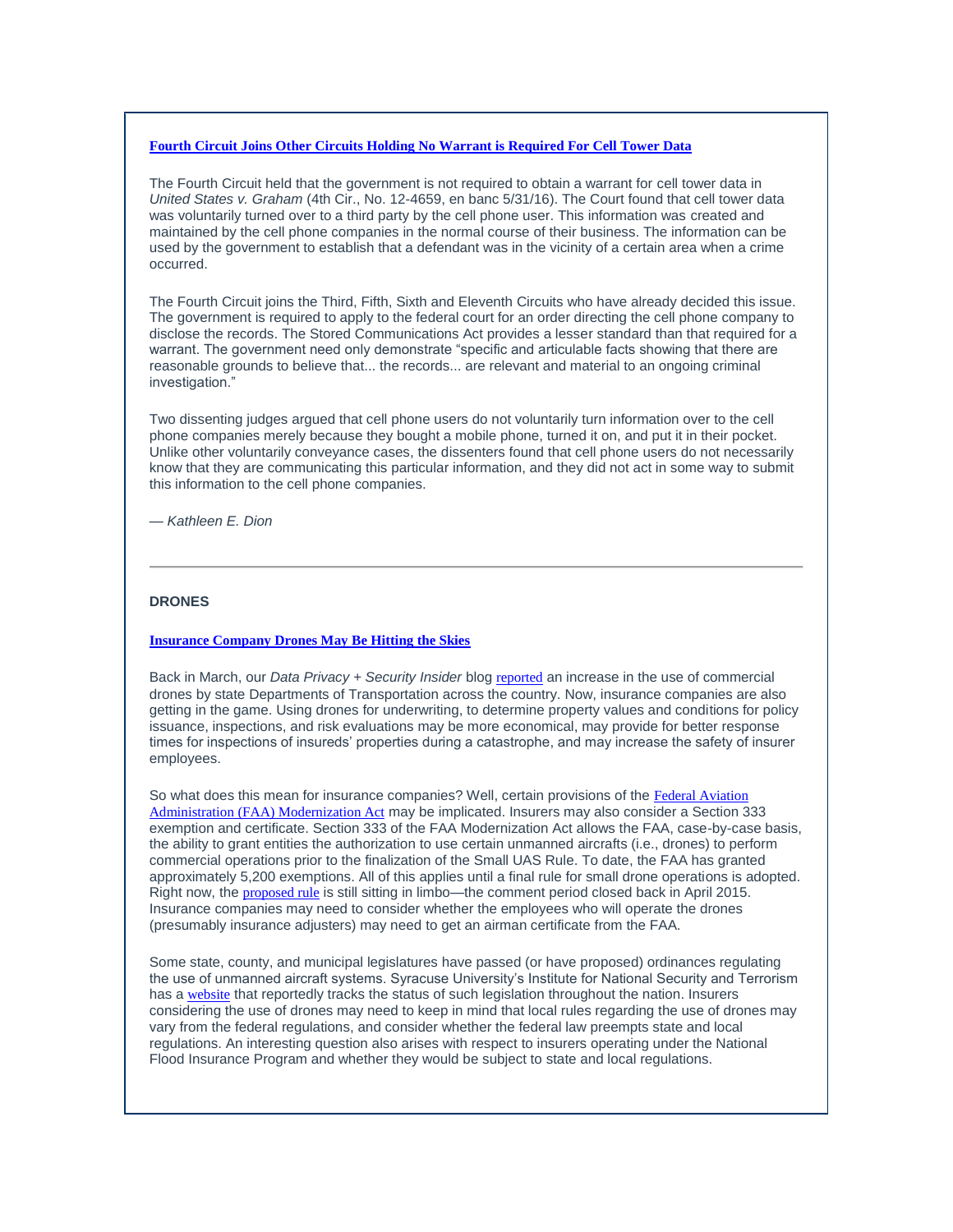Drone operations may become a more feasible alternative for insurance companies , and for all businesses for that matter, during major catastrophes; the FAA says that the new rules will be in place soon (supposedly this summer), and the restrictions on commercial drone use may be alleviated a bit.

This post is also being shared on our *[Property Insurance Coverage Insights](http://t2806904.omkt.co/track.aspx?id=402|2AD478|6F10|54A3|114A|0|1F9D|1|38E8CEF9&destination=http%3a%2f%2fwww.propertyinsurancecoverageinsights.com%2f&dchk=6F007E8A)* blog. If you're interested in getting updates on developments affecting insurance coverage, we invite you to subscribe to the blog.

*— Kathryn M. Rattigan and Deborah A. Vennos*

# **CYBERSECURITY**

### **[Kansas Heart Hospital Pays Ransom but Attackers Renege on Their Word](http://t2806904.omkt.co/track.aspx?id=402|2AD478|6F10|54A3|114A|0|1F9E|1|38E8CEF9&destination=https%3a%2f%2fwww.dataprivacyandsecurityinsider.com%2f2016%2f06%2fkansas-heart-hospital-pays-ransom-but-attackers-renege-on-their-word%2f&dchk=30EABA5F)**

In a rare and twisted result, Kansas Heart Hospital was hit with a ransomware attack on May 18, and made the decision to pay a "small amount" to the attackers in order to get its data back. Kansas Heart stated that no patient information was compromised and that the ransomware attack did not affect treatment to its patients.

However, instead of decrypting the data, the attackers did not return "full access to the files." Instead, according to the Hospital, the attackers requested another ransom. Dishonest ransomware attackers? Greedy attackers? The Hospital refused to pay the second ransom.

This has been unheard of in the industry, since the whole business plan around ransomware is to attack victims, encrypt their data until paid a ransom that is small enough for them not to think twice about paying it but large enough to make a profit, and then decrypt the data so the victims can go about their day-to-day business. The business plan relies on the attackers being true to their word that they will decrypt the data once paid. Otherwise, victims won't pay.

Keep in mind that the FBI recommends that companies NOT pay the attackers in a ransomware incident. However, many businesses, when confronted with ransomware, perform a risk analysis and determine that it makes more sense to pay the attackers the small sum to get their data back than to resort to getting their backup data online or move to contingency operations or disaster recovery mode.

The murky world of ransomware just got murkier. We have always joked about how ransomware attackers are pretty honest (yes, it is an oxymoron) and will decrypt the files once paid. But now? This oxymoron no longer applies. The greedy ransomware attacker is here.

According to Microsoft, the United States is the country with the worst ransomware problem and all businesses are targeted. These ransomware attacks are not going away, and now you may not get your data back even if you pay the ransom. Developing and testing a backup, contingent operations, and a disaster recovery plan are still imperative in a risk management program to prepare for continued ransomware attacks.

*— Linn Foster Freedman*

#### **[SWIFT CEO Announces Customer Security Programme](http://t2806904.omkt.co/track.aspx?id=402|2AD478|6F10|54A3|114A|0|1F9F|1|38E8CEF9&destination=https%3a%2f%2fwww.dataprivacyandsecurityinsider.com%2f2016%2f05%2fswift-ceo-announces-customer-security-programme%2f&dchk=273D1421)**

Following a series of thefts from international banks utilizing the Society for World Interbank Financial Telecommunication (SWIFT) communication system, the chief executive officer of SWIFT announced a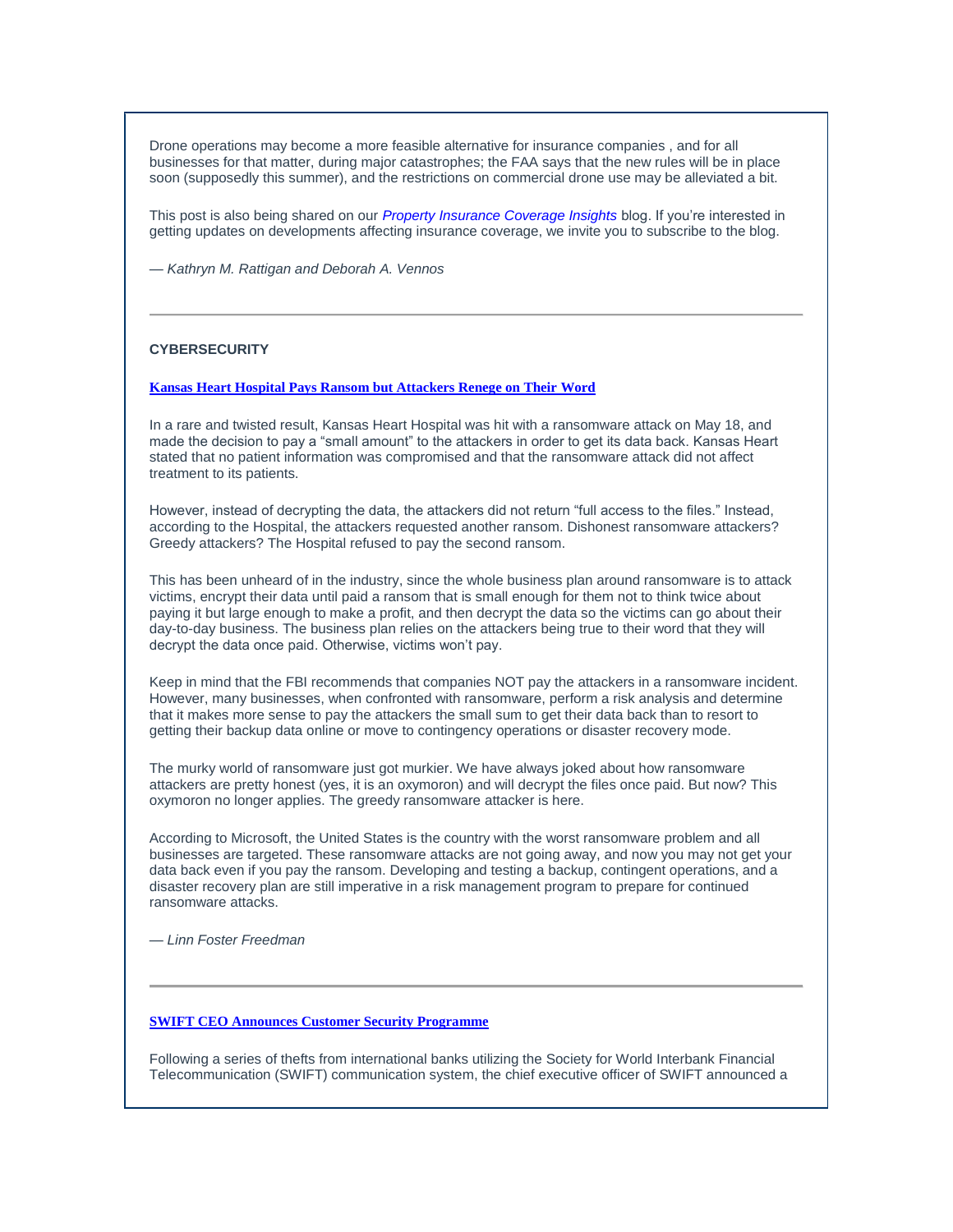sweeping [five-part plan](http://t2806904.omkt.co/track.aspx?id=402|2AD478|6F10|54A3|114A|0|1FA0|1|38E8CEF9&destination=https%3a%2f%2fwww.swift.com%2fcustomer-security-programme&dchk=743CC8F2) to "reinforce the security of our shared global financial system." The plan "includes:

- Improve information sharing among the global financial community;
- Harden security requirements for customer-managed software to better protect their local environments, enhance our guidelines and develop security audit frameworks for customers;
- Support banks' increased use of payment pattern controls to identify suspicious behavior; and
- Introduce certification requirements for third party providers."

In his speech on May 24, at the 14th Annual European Financial Services Conference, Mr. Leibbrandt stated that cyber risk has been the main thing keeping him awake at night. He stated that the financial industry must work harder at collective defensive efforts and that the fraud at the Bank of Bangladesh and two other banks will prove to be a watershed event for the banking industry. Mr. Leibbrandt further stated that "**banks that are compromised like this can be put out of business.** It's not like retailers losing credit card details or telcos losing customer details. Telcos and retailers will take reputational hits, and may face some financial liabilities, but things will move on. When banks lose control of access to their payment channels, it's different. In the recent cases, thieves were able to move just some of those banks' overseas assets. As a result, for the banks concerned, the events haven't been existential. The point is that they could have been." (emphasis added)

Banks are under ever-increasing regulatory and industry requirements relating to information security. How the new SWIFT plan will work with the Cybersecurity Framework for Critical Infrastructure; the new FFIEC Assessment Tool and revised Handbook; the announced, but as yet unissued, cybersecurity regulations from the New York Department of Financial Services; and similar programs from the UK Financial Authority and the Monetary Authority of Singapore, among others, remains to be seen. Harmonization of the requirements on bank cybersecurity does not appear likely in the near future.

*— Richard M. Borden*

## **[Maritime Cyber Threats are Real and Need to Be Addressed](http://t2806904.omkt.co/track.aspx?id=402|2AD478|6F10|54A3|114A|0|1FA1|1|38E8CEF9&destination=https%3a%2f%2fwww.dataprivacyandsecurityinsider.com%2f2016%2f06%2fmaritime-cyber-threats-are-real-and-need-to-be-addressed%2f&dchk=2F139A7B)**

A study published by Plymouth University's Maritime Cyber Threats Research Group indicates that maritime vessels are at risk for cyber-attacks, as many have outdated software and are not designed with cybersecurity in mind.

A cyber-attack on a vessel could target the navigation and propulsion systems and the cargo-related functions. The results of a cyber-attack could be devastating to the shipping company, particularly since 90 percent of world trade occurs over the ocean. The consequences of a successful cyber-attack includes business disruption, financial loss, brand damage, damage to goods and the environment, incident response and mitigation costs, and legal fines and lawsuits.

The study outlines different scary scenarios of how possible attacks could occur and examples of how successfully carried-out attacks have occurred.

According to the study, "In an increasingly connected and technologically dependent world, new areas of vulnerability are emerging. However, this dependency increases the vessel's presence in the cyber domain, increasing its chances of being targeted and offering new vectors for such attacks. Longer term, there needs to be a fundamentally different approach to security of the entire maritime infrastructure meaning there is great need for specific cybersecurity research programmes focused on the maritime sector."

Finally, the paper states, "As things stand, there are fundamental issues with securing technology used in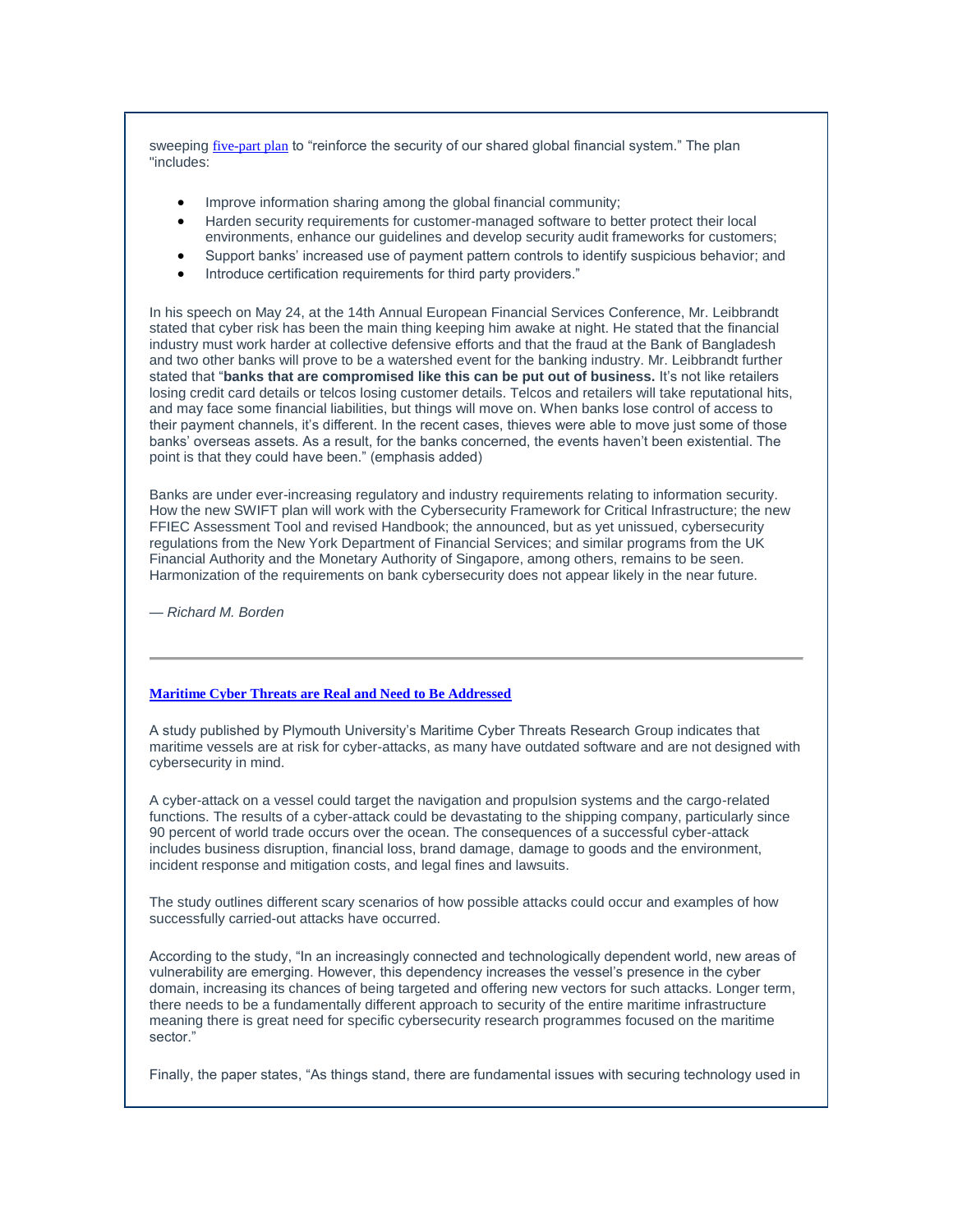the maritime industry and the sector is probably the most vulnerable aspect of critical national infrastructure. Both security firms and hackers have found both general flaws and specific, real-world, flaws within the navigation systems of ships, and it seems plausible that similar outdated systems for propulsion and cargo handling may also be compromised and abused by cyber-attackers."

The maritime industry is a significant part of critical infrastructure in world trade, and updating security systems, designing ships with security in mind, and training crew members should be considered, as in every other critical infrastructure industry.

*— Linn Foster Freedman*

# **PRIVACY TIP #37**

## **[Beware of Fake USB Drives and Phone Chargers](http://t2806904.omkt.co/track.aspx?id=402|2AD478|6F10|54A3|114A|0|1FA2|1|38E8CEF9&destination=https%3a%2f%2fwww.dataprivacyandsecurityinsider.com%2f2016%2f06%2fprivacy-tip-37-beware-of-fake-usb-drives-and-phone-chargers%2f&dchk=382878B3)**

USB drives and phone chargers are expensive. Hackers know that. One way hackers are gaining access to computers to steal data is by planting USB drives and phone chargers in public areas, hoping someone will pick it up and take it to work or home. I find that people are unaware of this tactic, so the tip today is to beware of random USB drives and phone chargers and walk away if you find one.

How does it work? Portable drives are "modular and programmable" so attackers can swap parts or alter coding in the USB drive or phone charger and switch it with code that is able to change the functionality of the device into a password sniffer or keystroke logger that can infect a computer and steal information.

Last year, a white hat hacker was able to develop a device that looked like a generic USB mobile charger but was able to log, decrypt, and track all keystrokes from a Microsoft wireless keyboard and transmit the information over cellular networks, which has been dubbed "KeySweeper." Microsoft has stated that Bluetooth-enabled keyboards are protected against KeySweeper.

Black hats have developed their own malicious sweeping devices and individuals and businesses are becoming victims. It has become such a problem that the FBI recently issued a private industry warning to be aware of and look out for highly stealthy keyloggers that sniff passwords and other input data from wireless keyboards. According to the FBI, "if placed strategically in an office or other location where individuals might use wireless devices" the hackers could steal intellectual property, trade secrets, passwords, and personally identifiable information.

The FBI further stated that "[t]he primary method of defense is for corporations to restrict the use of wireless keyboards. Since the KeySweeper requires over-the-air-transmission, a wired keyboard will be safe from this type of attack."

According to Microsoft, to combat against this threat, use a Bluetooth-enabled keyboard or one that has been manufactured after 2011 that uses Advanced Encryption Standard (AES) encryption technology.

And when you see a stray USB drive or charger hanging around, don't be tempted. Walk away from it.

*— Linn Foster Freedman*

#### **UPCOMING EVENTS**